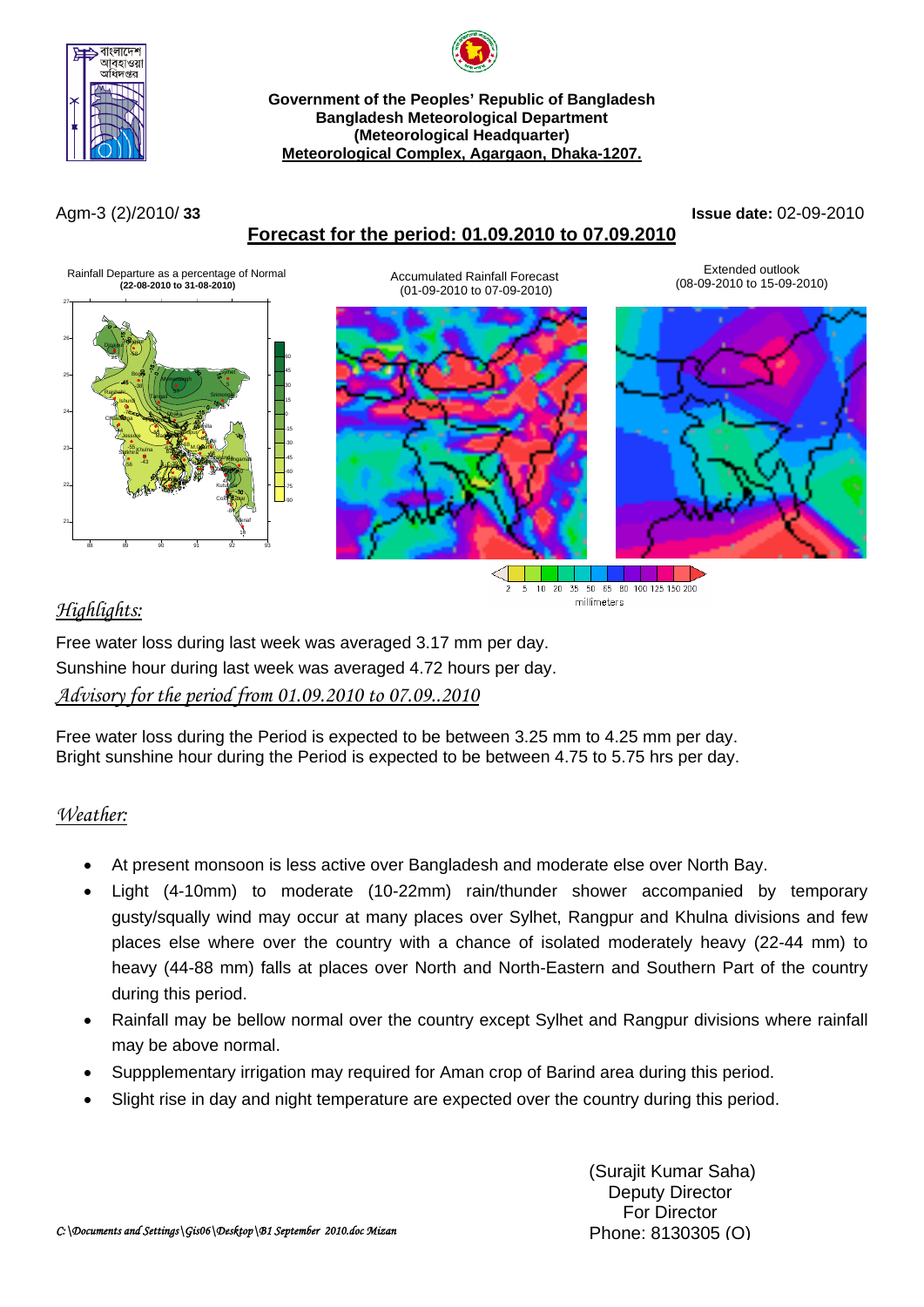## **Bengali Version**

## **Forecast for the period: 01.09.2010 to 07.09.2010**

Accumulated Rainfall Forecast (01-09-2010 to 07-09-2010)

Rainfall Departure as a percentage of Normal  **(22-08-2010 to 31-08-2010)**



Extended outlook (08-09-2010 to 15-09-2010)



5 10 20 35 50 65 80 100 125 150 200  $\overline{2}$ millimeters

## c**Ö**b ̂ekó¨ mgnt-

MZ mßv‡n ev®úxfe‡bi ˆ`wbK Mo 3.17 wgtwgt wQj| MZ mßutn mh@KiY Kutji %bK Mb 4.72 N·Uv wQj

# **c~e©vfvmt- 01-09-2010 L"t †\_‡K 07-09-2010 L"t ch©š—|**

G mg‡q ev®úxfe‡bi  $\degree$  wh K Nb gwb 3.25 wgtwgt  $\pm$ ‡K 4.25 wgtwgt  $\pm$ W<sub>t</sub>Z cv‡i G mg‡q mhiXiYKv‡ji  $\degree$  wk No gvb 4.75 NbUv †\_‡K 5.75 NbUv \_vK‡Z cv‡i

# **AvenvIqvt-**

- eZ@ytb evsjyt`#ki Dci †gŠmyxevqycÖvn Kg myuq Ges DËi e‡½ cmWti gvSvix i‡q‡Q|
- G mߢn **wtjU, iscy I Lybv wf¢Mi A‡bK <sup>–</sup>'¢b Ges† ‡**ki Ab¨Î wKQzwKQz "¢tb `qKvA\_ev S‡ov nvI qvm nvjKv (4-10 wgtwgt) †\_‡K gvSvix (10-22 wgtwgt) ai‡Yi ewó / eRª ewó n‡Z cv‡i| †mB md\_ ‡`‡ki DËi, DËi ce@k I `w∏Yv‡ji `@K¯'v‡b wew∏ßfv‡e gvSvix ai‡Yi fvix (22-44 wgtwgt) †\_‡K fvix (44-88 wgtwgt) el\$Yi m¤¢ebv i‡q‡Q|
- G mata wrtj U Ges iscy e ZxZ miyt tki ewócyZ <sup>-</sup> vfwetKi †Pta Kg nIqvi m¤¢bv itatQ|
- e‡i›` <sup>a</sup>GjvKvq Avgb k‡l¨ m¤úiK †m**tPi cÖqvRb n‡Z cv‡i**|
- miv‡`#k w`b Ges iv‡Zi ZvcgvÎv mgb¨ ew †c‡Z cv‡i|

(miwRZ Kuvi mm) Dc-cwiPvj K cwiPvj‡Ki c‡¶ evsju<sup>t</sup> k AvenuI gv Ava`ßi, XvKv-1207|